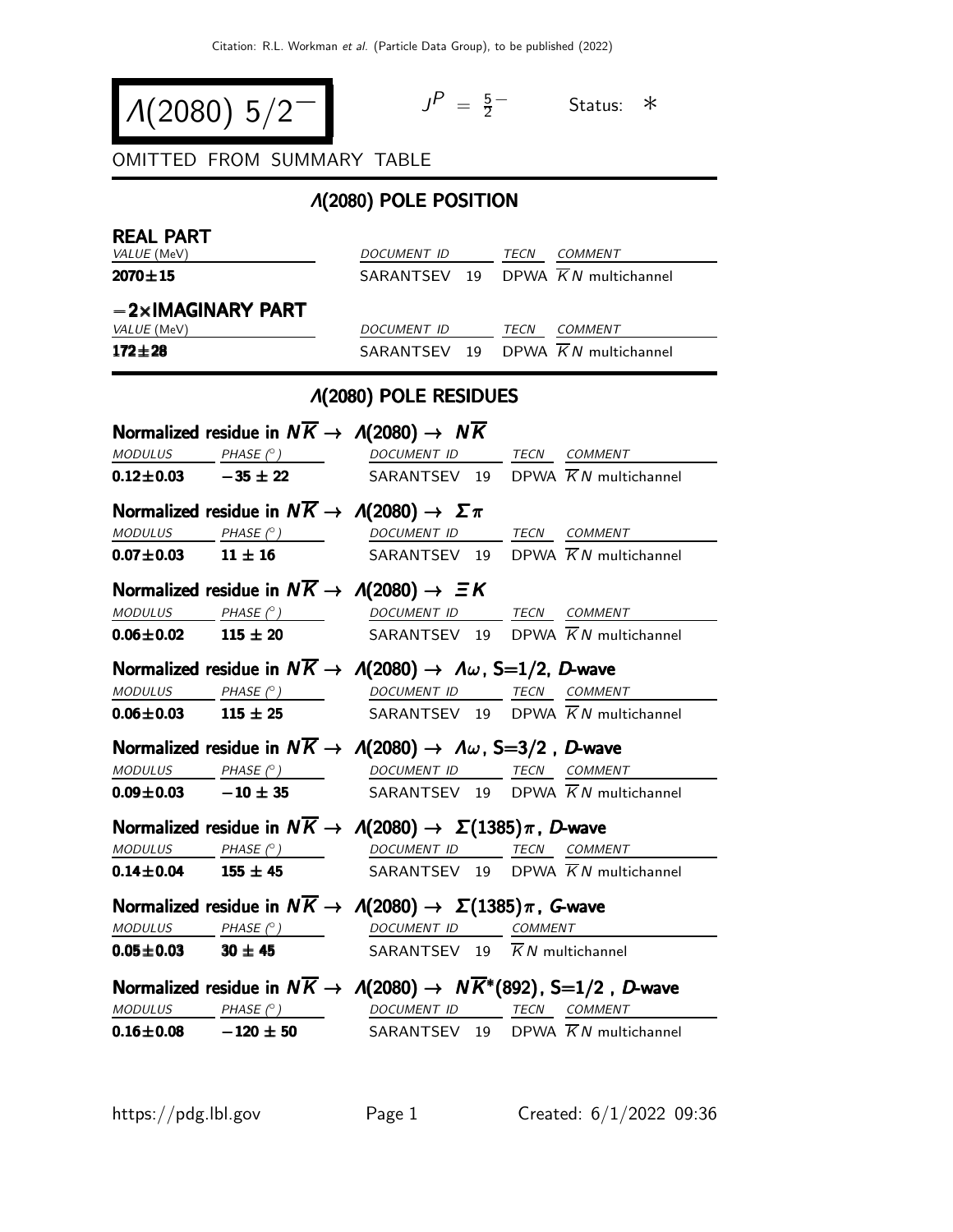|                                   |                                 |                    | Normalized residue in $N\overline{K} \to \Lambda(2080) \to N\overline{K}^*(892)$ , S=3/2, D-wave |  |  |  |  |
|-----------------------------------|---------------------------------|--------------------|--------------------------------------------------------------------------------------------------|--|--|--|--|
| <b>MODULUS</b><br>$0.20 \pm 0.14$ | PHASE $(^\circ)$<br>$60 \pm 50$ | <b>DOCUMENT ID</b> | TECN<br><b>COMMENT</b><br>SARANTSEV 19 DPWA $\overline{K}N$ multichannel                         |  |  |  |  |
| <b><i>A</i>(2080) MASS</b>        |                                 |                    |                                                                                                  |  |  |  |  |
| VALUE (MeV)<br>$2082 \pm 13$      |                                 | DOCUMENT ID        | TECN<br><b>COMMENT</b><br>SARANTSEV 19 DPWA $\overline{K}N$ multichannel                         |  |  |  |  |
| <b><i>A</i>(2080) WIDTH</b>       |                                 |                    |                                                                                                  |  |  |  |  |
| VALUE (MeV)<br>$181 + 29$         |                                 | <i>DOCUMENT ID</i> | TECN<br><b>COMMENT</b><br>SARANTSEV 19 DPWA $\overline{K}N$ multichannel                         |  |  |  |  |

## Λ(2080) DECAY MODES

|                       | Mode                                  | Fraction $(\Gamma_i/\Gamma)$ |
|-----------------------|---------------------------------------|------------------------------|
| $\Gamma_1$            | ΝK                                    | $(11.0 \pm 3.0)\%$           |
| $\Gamma_2$            | $\sum \pi$                            | $(5.0 \pm 2.0) \%$           |
| $\Gamma_3$            | $\Xi K$                               | $(4.0 \pm 1.0)\%$            |
| $\Gamma_4$            | $\Lambda \omega$ , S=1/2, D-wave      | $(4.0 \pm 2.0)\%$            |
| $\Gamma_5$            | $\Lambda \omega$ , S=3/2, D-wave      | $(8.0 \pm 3.0)\%$            |
| $\Gamma_6$            | $\Sigma(1385)\pi$ , D-wave            | $(15 \pm 5) \%$              |
| $\Gamma$              | $\Sigma(1385)\pi$ , G-wave            | $(3.0 \pm 2.0)\%$            |
| $\Gamma_8$            | $N\overline{K}$ *(892), S=1/2, D-wave | $(17 \pm 9) \%$              |
| $\Gamma_{\mathsf{Q}}$ | $NK*(892)$ , S=3/2, D-wave            | $(25 \pm 16) \%$             |

## Λ(2080) BRANCHING RATIOS

| $\Gamma(N\overline{K})/\Gamma_{\rm total}$                                 |             |    |      |                                      | $\mathsf{\Gamma}_1/\mathsf{\Gamma}$ |
|----------------------------------------------------------------------------|-------------|----|------|--------------------------------------|-------------------------------------|
| <b>VALUE</b>                                                               | DOCUMENT ID |    | TECN | <b>COMMENT</b>                       |                                     |
| $0.11 \pm 0.03$                                                            | SARANTSEV   | 19 |      | DPWA $\overline{K}N$ multichannel    |                                     |
| $\Gamma(\Sigma \pi)/\Gamma_{\rm total}$                                    |             |    |      |                                      | $\Gamma_2/\Gamma$                   |
| <b>VALUE</b>                                                               | DOCUMENT ID |    | TECN | <b>COMMENT</b>                       |                                     |
| $0.05 \pm 0.02$                                                            | SARANTSEV   | 19 |      | DPWA $KN$ multichannel               |                                     |
| $\Gamma(\equiv K)/\Gamma_{\rm total}$                                      |             |    |      |                                      | $\Gamma_3/\Gamma$                   |
| VALUE                                                                      | DOCUMENT ID |    | TECN | <b>COMMENT</b>                       |                                     |
| $0.04 \pm 0.01$                                                            | SARANTSEV   |    |      | 19 DPWA $\overline{K}N$ multichannel |                                     |
| $\Gamma(\Lambda\omega, \text{S=1/2}, D\text{-wave})/\Gamma_{\text{total}}$ |             |    |      |                                      | $\Gamma_4/\Gamma$                   |
| VALUE                                                                      | DOCUMENT ID |    | TECN | <b>COMMENT</b>                       |                                     |
| $0.04 \pm 0.02$                                                            | SARANTSEV   | 19 |      | DPWA $\overline{K}N$ multichannel    |                                     |